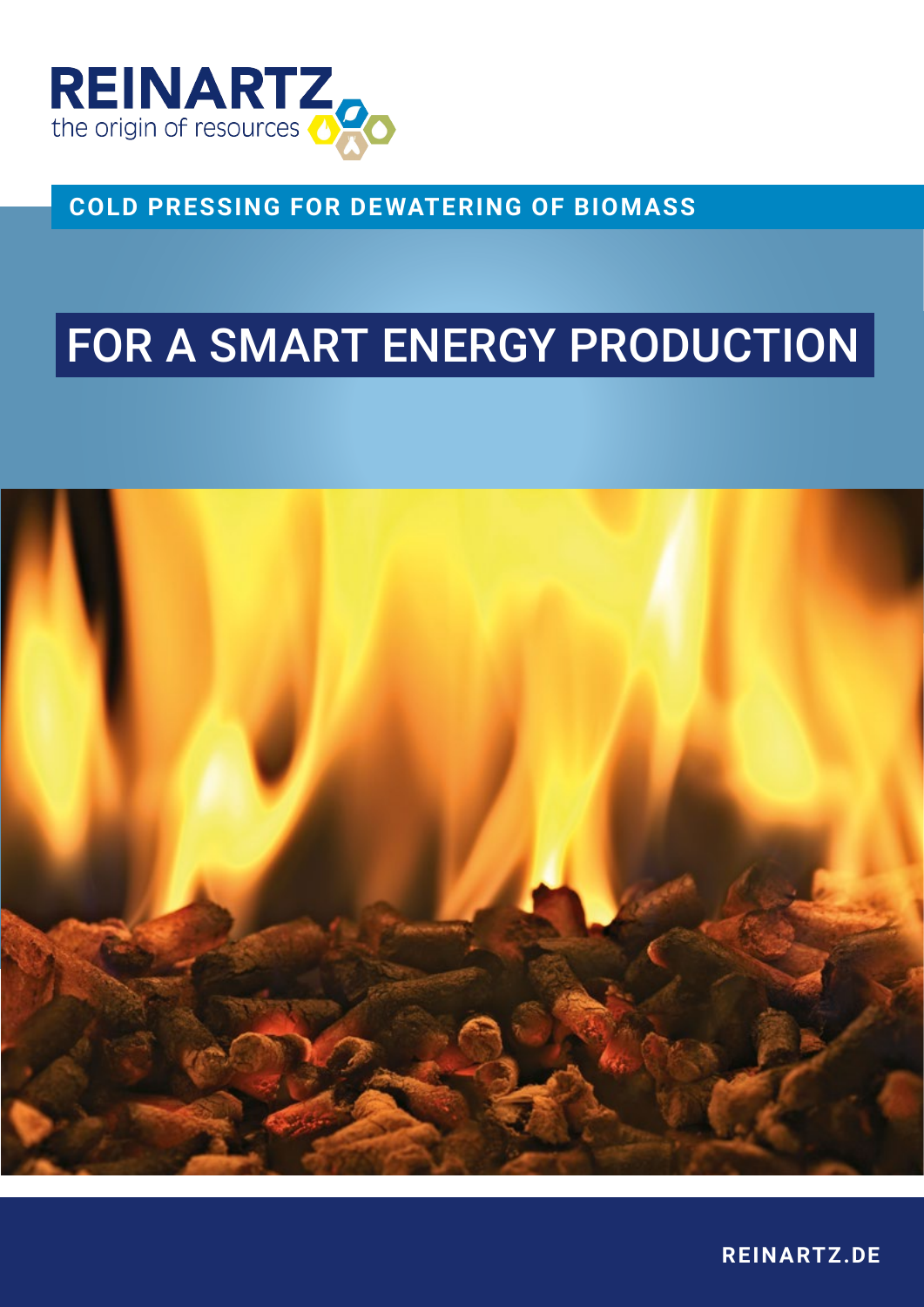

#### **EFFICIENT USE OF RESOURCES**

## MAXIMUM DRYING FOR SUSTAINED ENERGY

Biomass, the renewable raw materials, be it wood, leaves, grass or other resources, shall supply energy. By means of our screw presses, biomass can be dewatered efficiently and thus be used as yielding source of energy.

Different from usual methods, we do not dry the biomass but rather dewater it in a mechanical process. Our presses are more efficient than thermal dryers and the dewatering performance of Reinartz presses significantly exceeds that of conventional presses. This improves the fuel characteristics of the dried mass – one of many advantages of mechanical dewatering.

″We do not consider our customer as just a buyer of machines, but rather as a partner with whom we are improving his and our processes in order to achieve higher quality and lower costs″.



Worldwide our customers rely on the highly efficient screw presses from Maschinenfabrik Reinartz, because they ensure high yields in best quality. For these results Reinartz is engaged for more than 80 years in constantly optimising and further developing the cold pressing processes.

**NIKLAS STADERMANN | Managing Partner**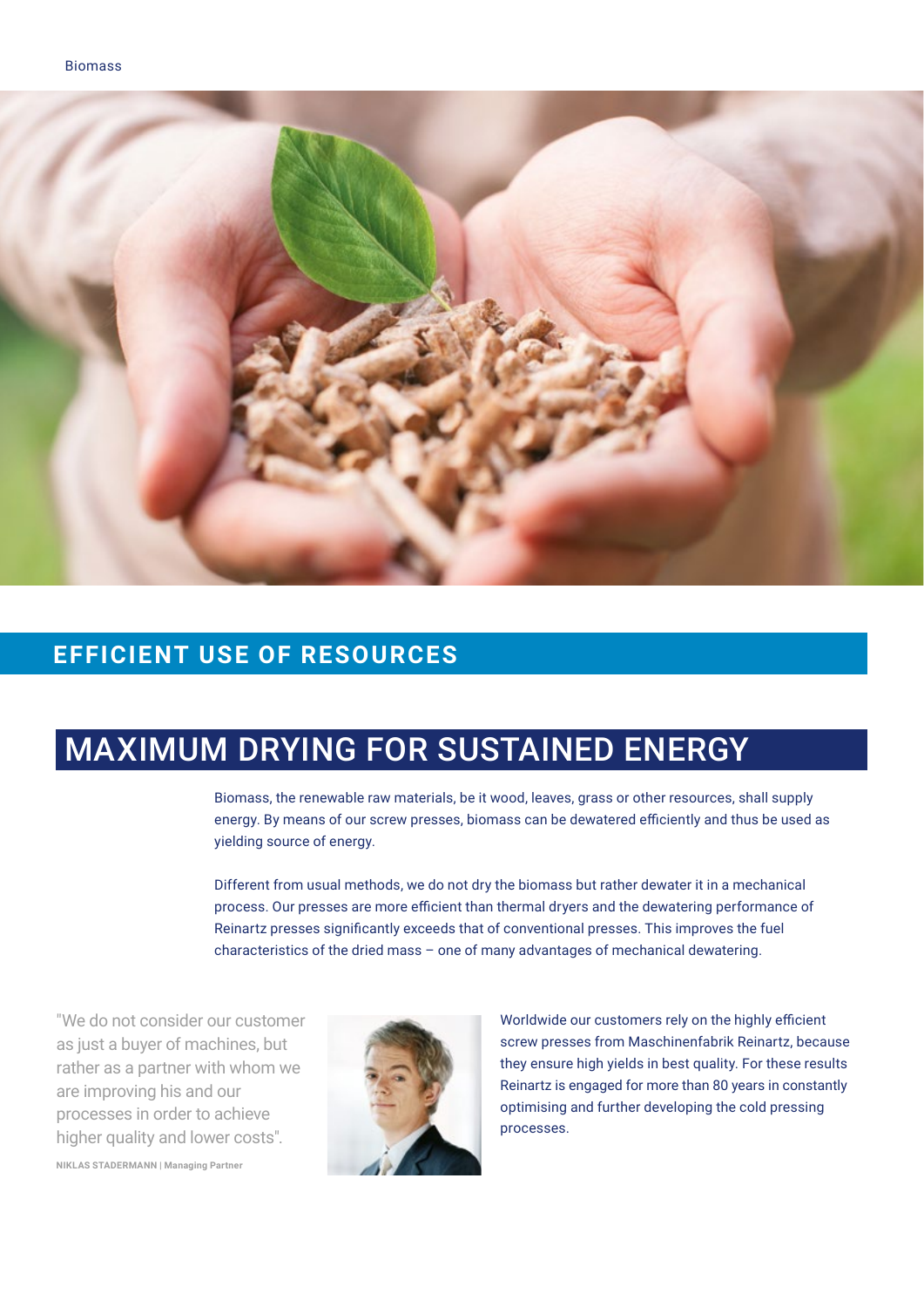## EXTREMELY POWERFUL: THE SCREW DRYER MST

The screw dryer type MST is ideal for the processing of biogenic residues and co-products for a sustainable production of energy and a minimisation of transport costs due to a reduction of weight and volume.

Dewatered by our process and without the use of binders, in the next step green cuttings and similar materials can be condensed to pellets or briquettes for fuel. This is an efficient way to turn waste products into valuable goods.

The model MST is available for various capacities.

#### TECHNICAL DATA: PRESS TYPE MST

| <b>Press type</b> | <b>Processing capacity</b> |                     | <b>Dimension</b> |            |             | Weight    | <b>Engine power</b> |
|-------------------|----------------------------|---------------------|------------------|------------|-------------|-----------|---------------------|
|                   | approx. kg/h 1/2           | approx. 8000 h/year | Length (mm)      | Width (mm) | Height (mm) | (kg)      | (kW)                |
| MST <sub>04</sub> | 40                         | 320 t               | 1800             | 500        | 800         | 400       | $\overline{4}$      |
| <b>MST 15</b>     | 100                        | 800 t               | 2700             | 700        | 1200        | 2000      | 15                  |
| <b>MST 45</b>     | 750                        | 6000 t              | 5240             | 1470       | 1800        | 9000-9200 | 45                  |
| <b>MST 90</b>     | 1000                       | 8000 t              | 5240             | 1470       | 1800        | 9000-9200 | 90                  |

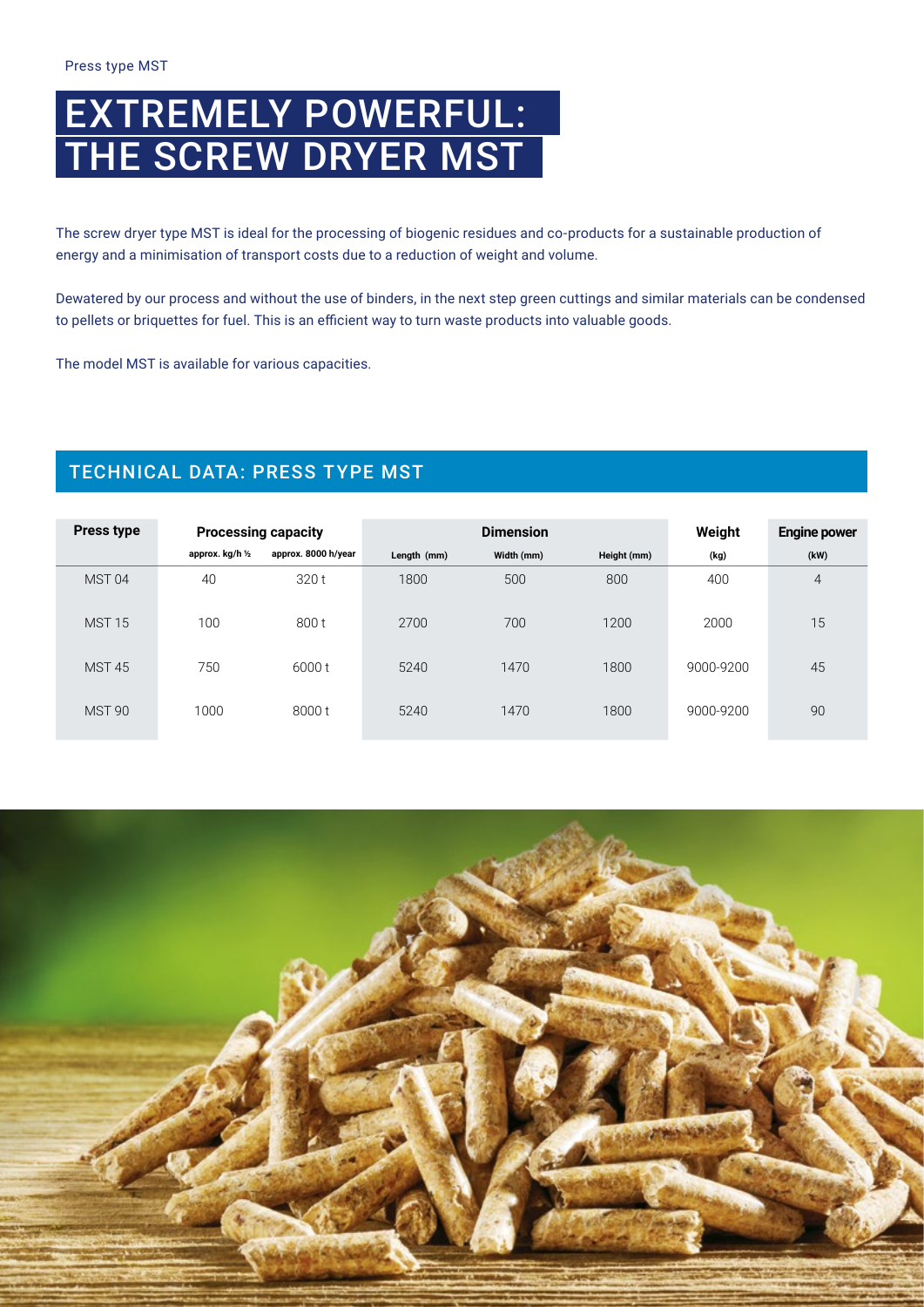## WE OFFER SOPHISTICATED PRESS TECHNOLOGY – AND MUCH MORE

#### SERVICE 4.0

Seamless communication: According to Industry 4.0 we offer a special customisable service and maintenance package with plant monitoring. All relevant interfaces of your plant system can be visualised and controlled accordingly.

#### FILTRATION PLANTS

Press first then filter: Our fully automatic filtration systems are available in various sizes from 2 m² to 118 m². We offer a comprehensive complete service for the installation of your filtration system – from consulting to commissioning.

#### OIL STORAGE

Well stored: Our crude oil containers are designed for quantities of 1  $m<sup>3</sup>$  to 40  $m<sup>3</sup>$ . Your pure oils can be safely stored in our high-quality stainless-steel pure oil storage systems.

#### **WINTERISATION**

Effective and economic: For removing waxes for example from sunflower oil, winterisation is a cost-effective solution and method which we have developed especially for cold pressed oils.

#### METAL MACHINING

Once learnt, never forgotten: We also offer our mechanical engineering expertise as a service, for example in machining technology. Turning, milling, drilling, sawing, grinding – everything for your project.

#### PLANT ENGINEERING

From one source: To make your project an entire success, we provide you holistic solution models tailored for your need. Starting with a detailed consultation on customised engineering packages and a personal production support, our concept reaches up to the after sales service.

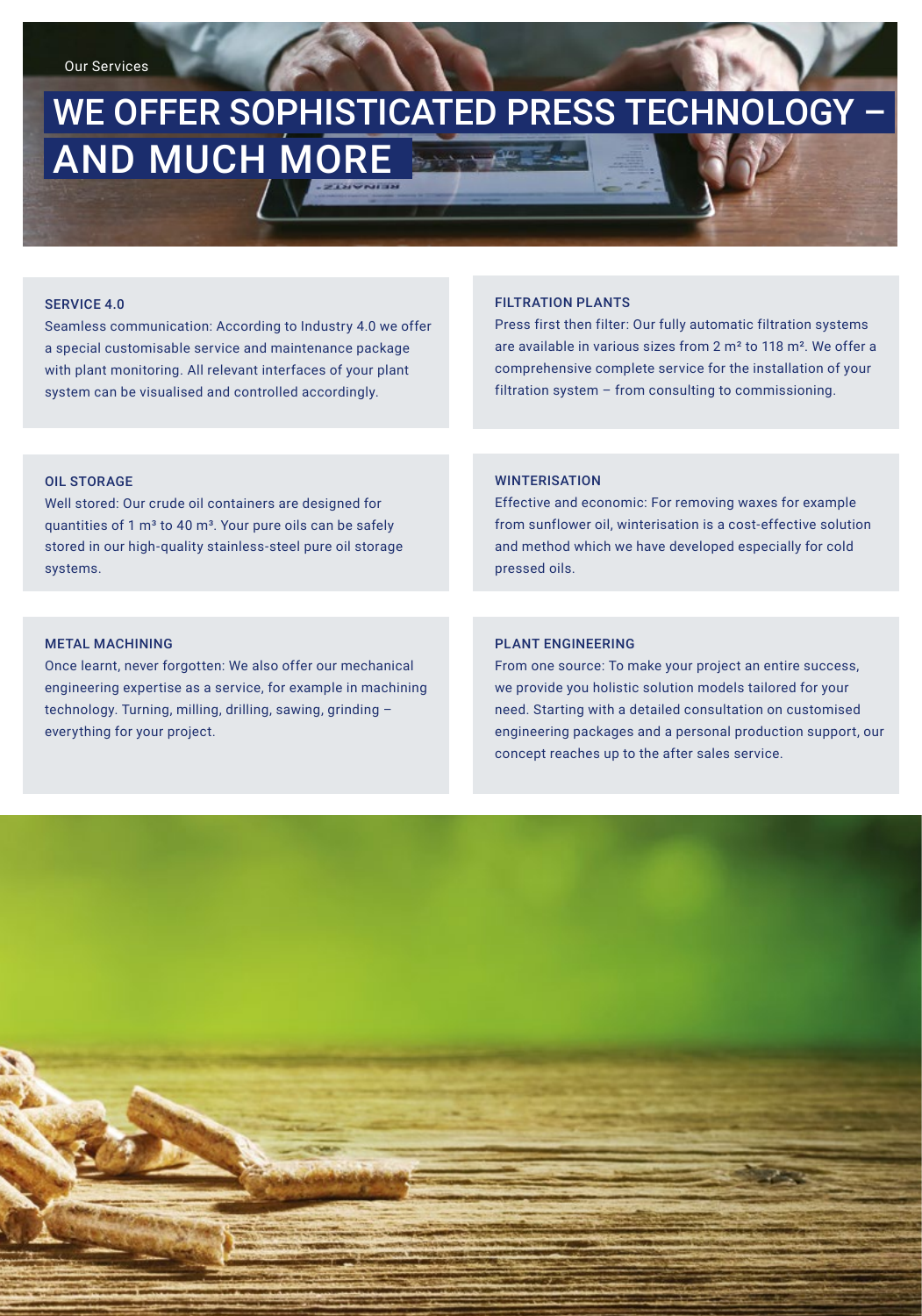# FROM THE WORKSHOP TO A GLOBAL BRAND

## TRADITIONALLY INNOVATIVE

For more than 165 years the name Reinartz has been standing for innovative strength and competence in terms of oil production. Operated as limited company (GmbH & Co. KG) since 1949, we are now a globally established specialist with a comprehensive service portfolio – from conditioning to solid-liquid separation and filtration up to storage. At the Neuss headquarters the company employs around 50 staff.

**FINARTZ** 

Now as then, we have never succumbed to the changes of the engineering market – we have helped shaping them. Powered by our experience, with the know-how of constant further development – and passion for the best solution.